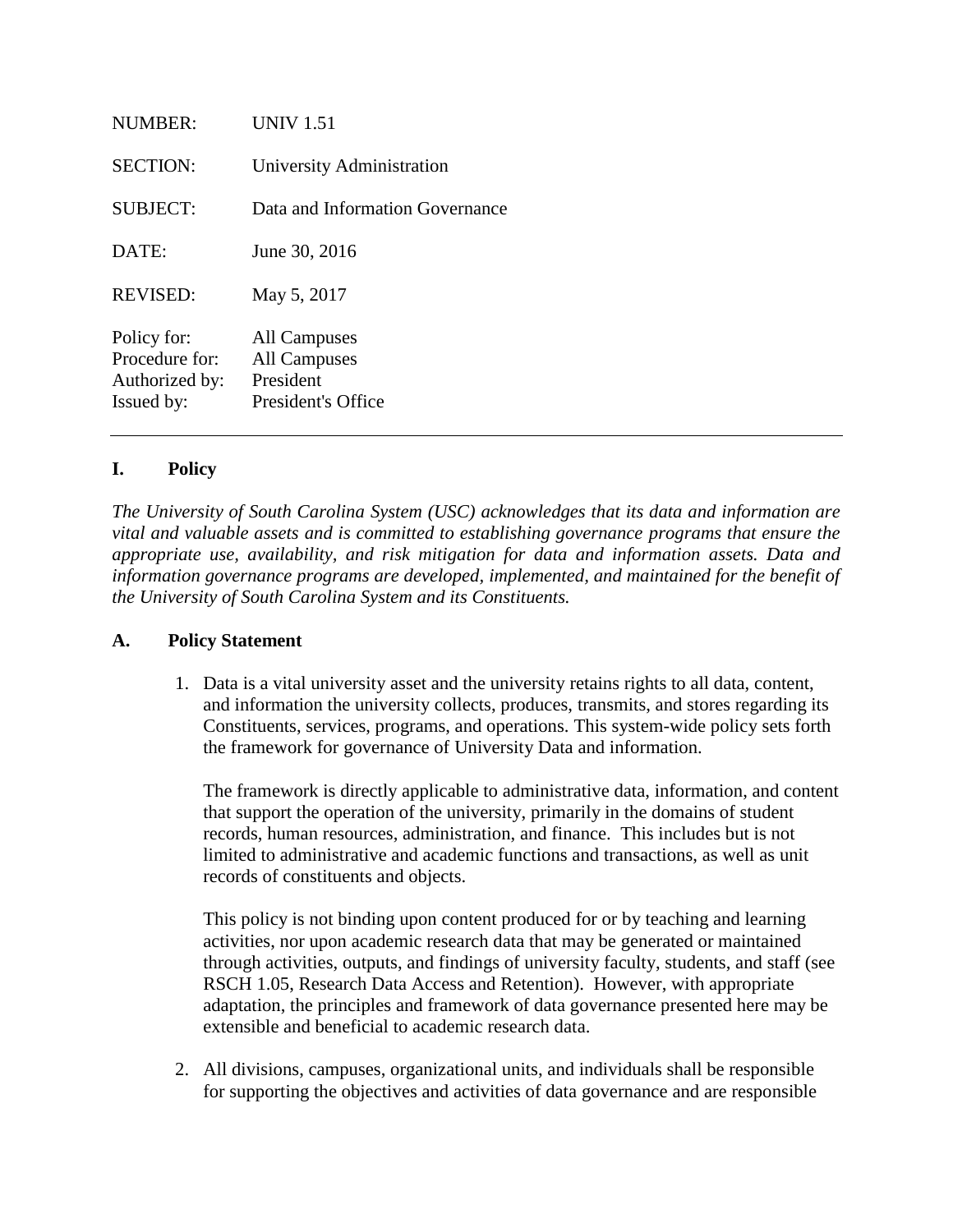for assuring that data and information are collected and managed in accordance with this and other applicable policies, procedures, and practices.

- 3. The Chief Data Officer shall coordinate and collaborate with stakeholders of University Data and information systems to implement, administer, and continuously improve data and information governance, through a framework of programs including: Data Stewardship; Data Standards; Data Quality & Integrity Assurance; Identity & Access Management; and Reporting, Analytics, and Decision Support.
- 4. Data Trustees shall be responsible for data-related strategic planning and policy approval for all organizational units under their charge that manage or receive University Data; for designating and managing Data Stewards of these units; and for assuring that Data Stewards and their organizational units actively support the policy, programs, and guidelines of data and information governance. Data Trustees shall enumerate data stewardship as an essential job duty for appropriate direct reports.
- 5. Data Stewards shall establish and enforce practices and procedures that are binding on organizational units and users that provide, receive, store, or manage University Data and information under the Data Steward's care. Subject to federal and state law and regulation as well as directives of the Board of Trustees and university policy, Data Stewards are responsible for the following with respect to data, information, and related assets under their care:
	- a) determine and document classification of data elements and assets;
	- b) understand and apply security and privacy standards, guidelines, and practices (see IT 3.00, Information Security);
	- c) review requests and determine, approve, and assign access and permissions to University Data, information, and systems for End Users (internal and external), organizational units, system integrations, as well as sharing agreements;
	- d) review and determine acceptability, conditions, and controls applicable to requests for University Data, information, and related systems to be processed, stored, or hosted by a third-party, prior to processing or storage;
	- e) prior to issuing access and permissions (internal and external), verify that users or third parties have acknowledged and accepted responsibility for appropriate use and confidentiality of data, technology, and user credentials (see UNIV 1.52, Responsible Use of Data, Technology, and User Credentials);
	- f) with appropriate controls and restrictions, ensure broad access to University Data that enables institutional and organizational unit operations, reporting, business intelligence, and decision support;
	- g) actively represent the concerns and interests of his/her organizational unit through participation in the Data Stewardship Council; and
	- h) carry out activities and directives approved by the Data Trustee to whom he or she reports.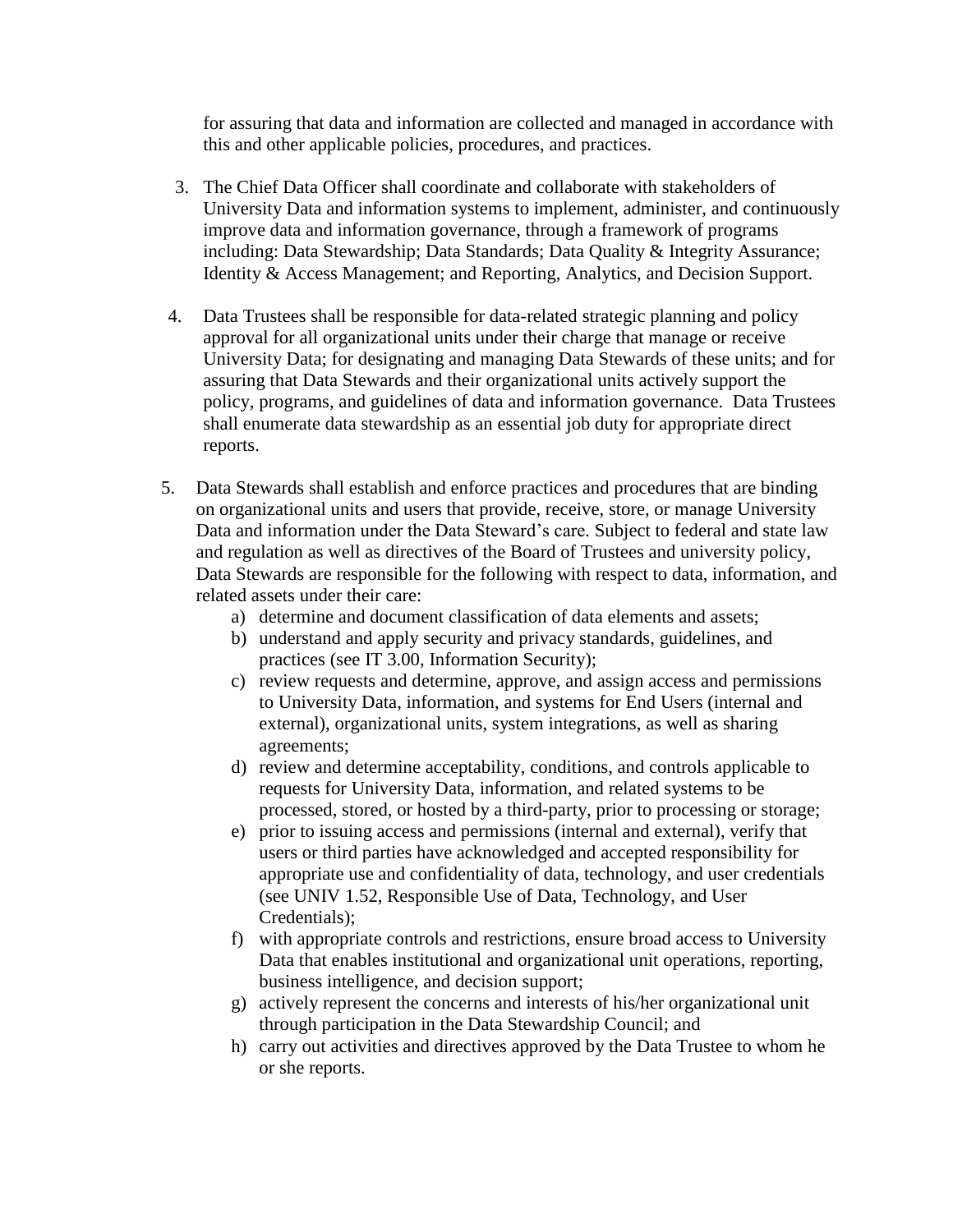- 6. Data Custodians will implement policies, standards, guidelines, and other requirements applicable to University Data and information systems through their respective roles. They are responsible for notifying Data Stewards, the Chief Data Officer, and the Chief Information Security Officer of any significant potential or known risks, and for making recommendations that will improve the security, privacy, integrity, and availability of data, systems, and integrations.
- 7. Data Custodians, Data Stewards, and Data Trustees will consult the office of the Chief Data Officer when preparing information system implementations and upgrades in order to facilitate assessment, identification, and implementation of appropriate data governance strategies, including but not limited to data definitions.

### B. **Definitions**

- 1. **Access** describes authorization to view or use a given resource or asset, such as data or an information system.
- 2. **Constituents** are persons and entities that have a relationship to any organizational unit of the university system, including but not limited to: students (prospective students, applicants for admission, enrolled students, campus residents, former students, and alumni), employees (faculty, staff, administrators, student employees, prospective employees, candidates for employment, former employees and retirees), and other affiliates (including but not limited to board members, consultants, contractors, donors, invited guests, recipients of goods and services, research subjects, and volunteers).
- 3. **Data** is information that is known and/or values that describe characteristics or quantities of a being, object, transaction, or event. Data may be used interchangeably with the terms content and information. See also *University Data*.
- 4. **Data Classification** describes parameters of a Data Element reflecting risk, sensitivity, data type, whether the Data Element contains Personally Identifiable Information (PII), and what controls and measures must be applied to protect it from unauthorized access and use. Data Classification also applies to assets, including storage hardware and systems, media, transmission or presentation, information systems, databases, and other data assets. If multiple data elements with different classifications are present in an asset, whether individually or combined, the asset's classification is equivalent to the highest classification of any data element present. The university adheres to the State of South Carolina data classification schema:
	- a) **Public Information:** Information intended or required for sharing with the public.
	- b) **Internal Use:** Non-sensitive information that is used in daily operations of the university.
	- c) **Confidential:** Sensitive information used by the university, including PII.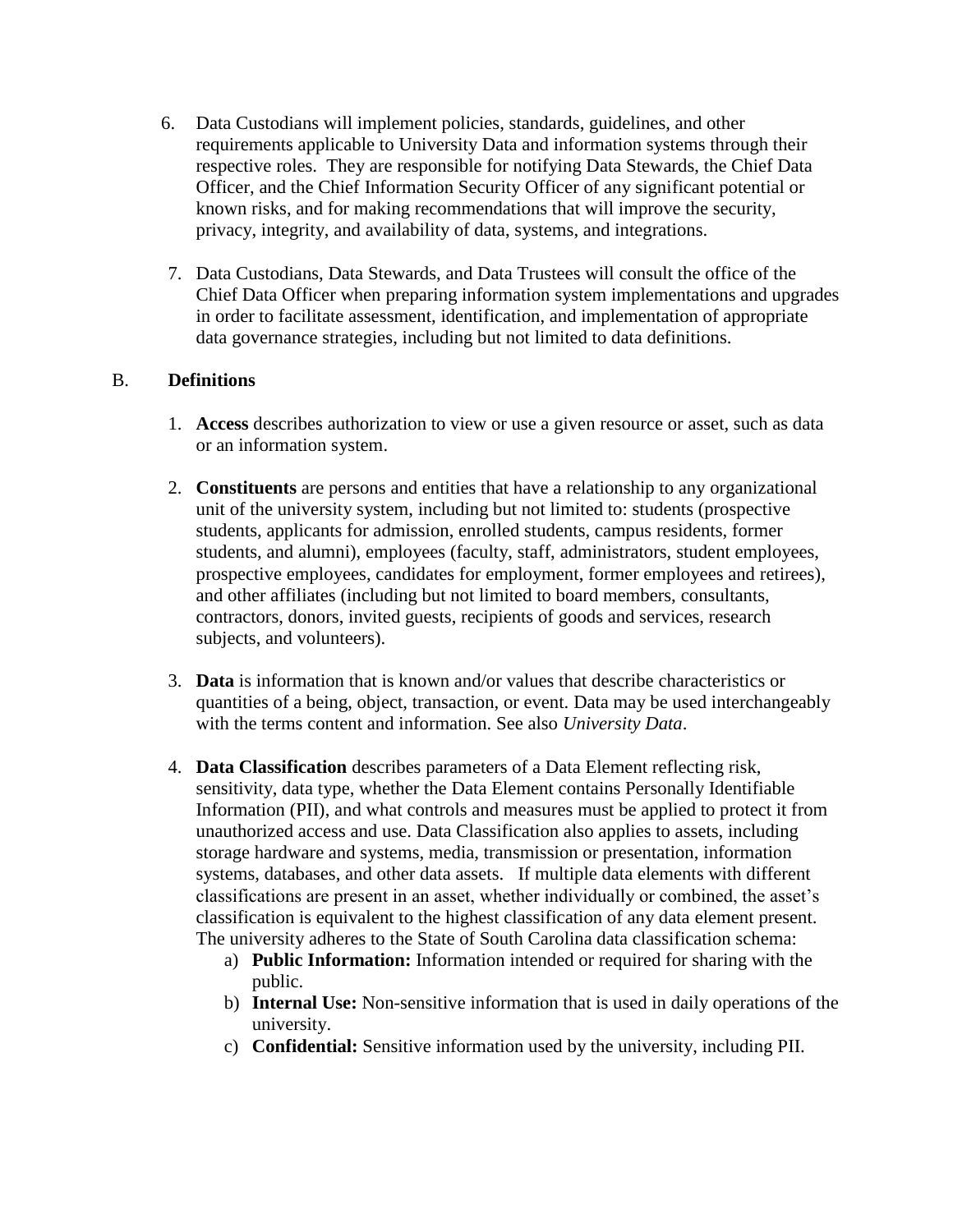- d) **Restricted:** Highly sensitive information used by the university that is protected by statutory penalties if disclosed in an unauthorized manner, including PII.
- 5. **Data Custodians** are personnel who maintain hardware, information systems/databases, applications, backup systems, and networks through which data is transmitted, processed, and stored. Custodians may be university personnel or personnel/service providers under agreement or contract with the university.
- 6. **Data Element** denotes a discrete and purposeful, often single, point of information; also known as a field, column, variable, or object.
- 7. **Data Standards** are conventions and services adopted to ensure appropriate and consistent use of data and information across the university system.
- 8. **Data Stewards** oversee the capture, maintenance, storage, use, and dissemination of University Data and information for a particular function or operation; they may be considered System Owners for stores and systems they purchase, operate, or contract with a third party/service provider to operate and/or host. The official roster of designated Data Stewards, as confirmed by Data Trustees, is maintained by the Chief Data Officer and may be accessed online (see [http://tinyurl.com/jj6rp7k\)](http://tinyurl.com/jj6rp7k).
- 9. **Data Trustees** have strategic planning and policy-making responsibilities with implications for University Data. Data Trustees designate Data Stewards for the organizational units under their care. Individuals identified in the University Policy Responsible Officer List (see UNIV 1.00, Policy on Policies, Appendix 1) shall be Data Trustees.
- 10. **End User (or User)** refers to any person or system that accesses university assets including data and information systems.
- 11. **Enterprise Information System** denotes a system-wide university resource that exists to manage essential administrative functions and transactions. Primary examples include but are not limited to Banner (student information system), PeopleSoft (human resources, administration and finance information system), Data Warehouse/Operational Data Store, and Oracle Identity Management.
- 12. **Information System** denotes a database, file, application, filing system, or other system that is used for a limited business function and is not necessarily available on all system campuses or to all departments on a single campus.
- 13. **Permissions** describe what activities a Data User is enabled to perform with the access they have been authorized for and granted; often based on job duties or function; also known as user rights.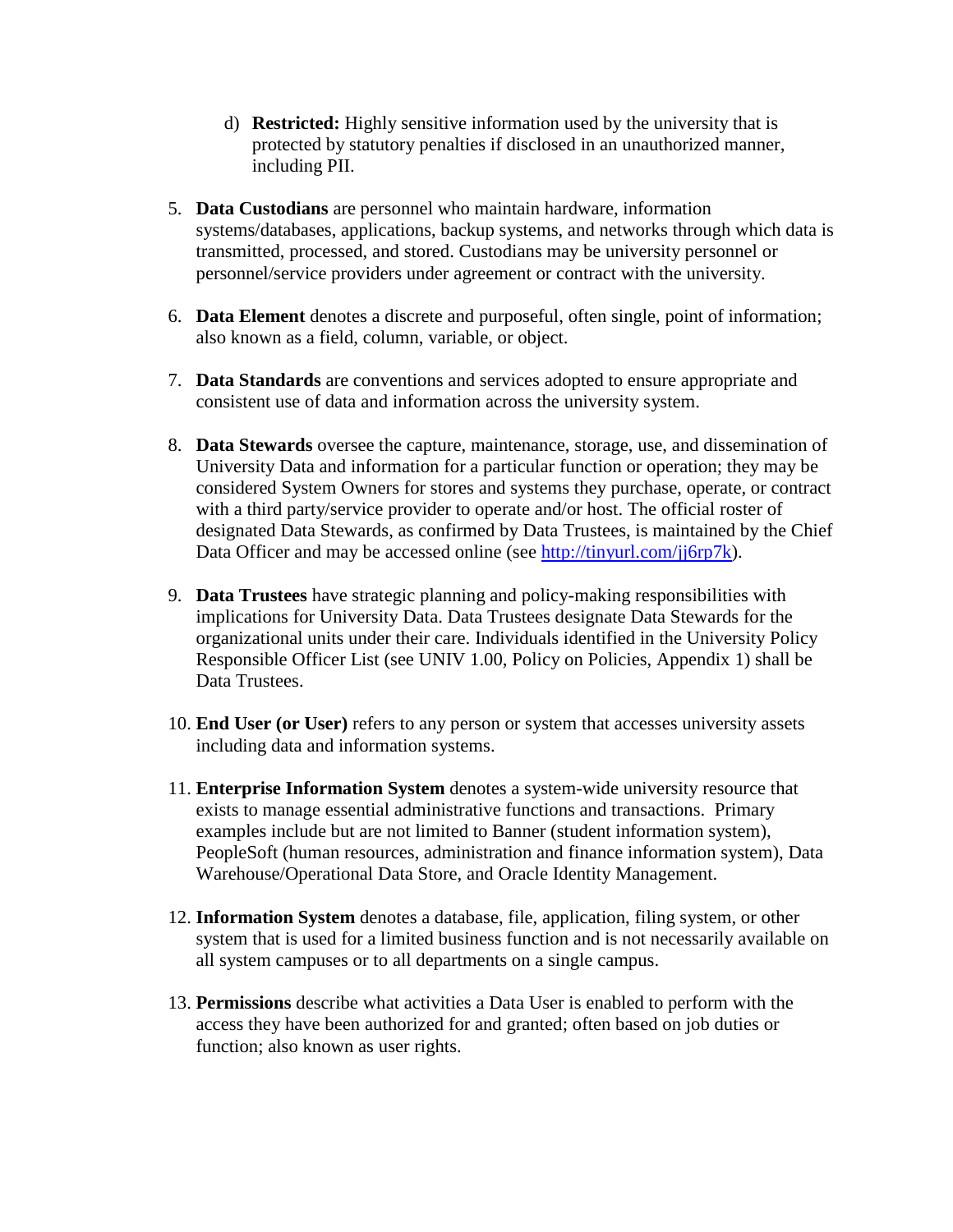- 14. **Personally Identifiable Information (PII)** are data elements that are used as identifiers for persons, and which if compromised may present a significant risk of defrauding a person's identity. Under South Carolina Code of Laws, Section 16-13- 510, PII includes social security numbers, driver's license number or state identification number, banking account numbers, date of birth, and digital signatures, among others.
- 15. **Unit Record** is a unique data record ascribed to the identity of a person, device, or object, as well as the data elements and data values pertaining to them.
- 16. **University Data** is information deemed critical to the mission and operation of the university. Such data is often managed and distributed or exchanged across multiple organizational units within and beyond the university. An item may be university data if it meets one or more of the following criteria:
	- a) at least two organizational units use the data and consider it essential;
	- b) integration of information systems requires the data;
	- c) the university must ensure the integrity, privacy, or security of the data to comply with legal, regulatory, competitive, or external reporting requirements:
	- d) a broad cross section of users refer to or maintain the data;
	- e) the university needs the data to plan, manage, audit, or improve its operations;
	- f) unauthorized access to or use of the data represents an unacceptable risk to the university or its Constituents, including data protected by the Family Educational Rights and Privacy Act (FERPA).

This definition excludes other information that is public record, personal property, intellectual property, academic research data, or content directly related to or produced through teaching and learning activities.

Note: to assist users in determining whether or not particular data is considered University Data, refer to Enterprise Data Standard 1.07 – University Data Identification Guide (see [http://tinyurl.com/UniversityDataID\)](http://tinyurl.com/UniversityDataID).

# **II. Roles and Responsibilities**

### **A. Implementation and Administration**

The Chief Data Officer is responsible for system-wide implementation and administration of this policy; the framework and programs are supported by organizations, organizational units, personnel, and systems, working in concert to continuously improve policy, procedures, guidelines, practices, understanding, and issue resolution for data and information systems. The framework's programs are:

- 1. Data Quality and Integrity Assurance
- 2. Data Standards
- 3. Data Stewardship
- 4. Identity and Access Management
- 5. Reporting, Analytics, and Decision Support